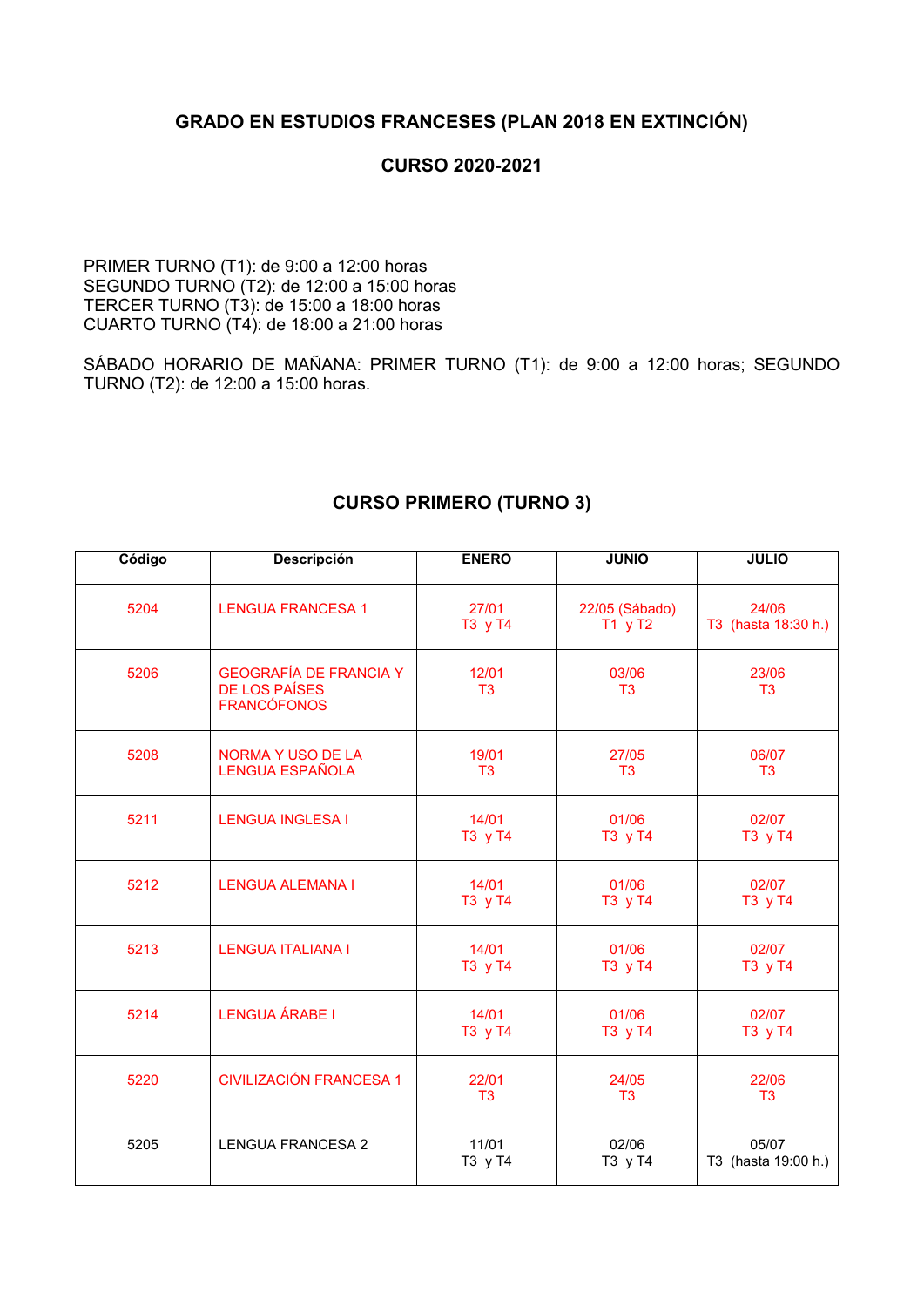| 5207 | HISTORIA DE EUROPA Y DE<br>LOS PAÍSES DEL<br>MEDITERRÁNEO DESDE<br>1945                     | 28/01<br>T <sub>3</sub> | 18/05<br>T <sub>3</sub> | 28/06<br>T <sub>3</sub> |
|------|---------------------------------------------------------------------------------------------|-------------------------|-------------------------|-------------------------|
| 5209 | <b>LAS CORRIENTES</b><br>LITERARIAS DEL SIGLO XX<br>A TRAVÉS DE SUS<br><b>GRANDES OBRAS</b> | 21/01<br>T <sub>3</sub> | 25/05<br>T <sub>3</sub> | 30/06<br>T <sub>3</sub> |
| 5216 | LENGUA INGLESA II                                                                           | 25/01<br>T3 y T4        | 20/05<br>T3 y T4        | 21/06<br>T3 y T4        |
| 5217 | LENGUA ALEMANA II                                                                           | 25/01<br>T3 y T4        | 20/05<br>T3 y T4        | 21/06<br>T3 y T4        |
| 5218 | <b>LENGUA ITALIANA II</b>                                                                   | 25/01<br>T3 y T4        | 20/05<br>T3 y T4        | 21/06<br>T3 y T4        |
| 5219 | LENGUA ÁRABE II                                                                             | 25/01<br>T3 y T4        | 20/05<br>T3 y T4        | 21/06<br>T3 y T4        |
| 5221 | TÉCNICAS DE EXPRESIÓN<br><b>ORAL</b>                                                        | 16/01 (Sábado)<br>Τ1    | 31/05<br>T <sub>3</sub> | 29/06<br>T <sub>3</sub> |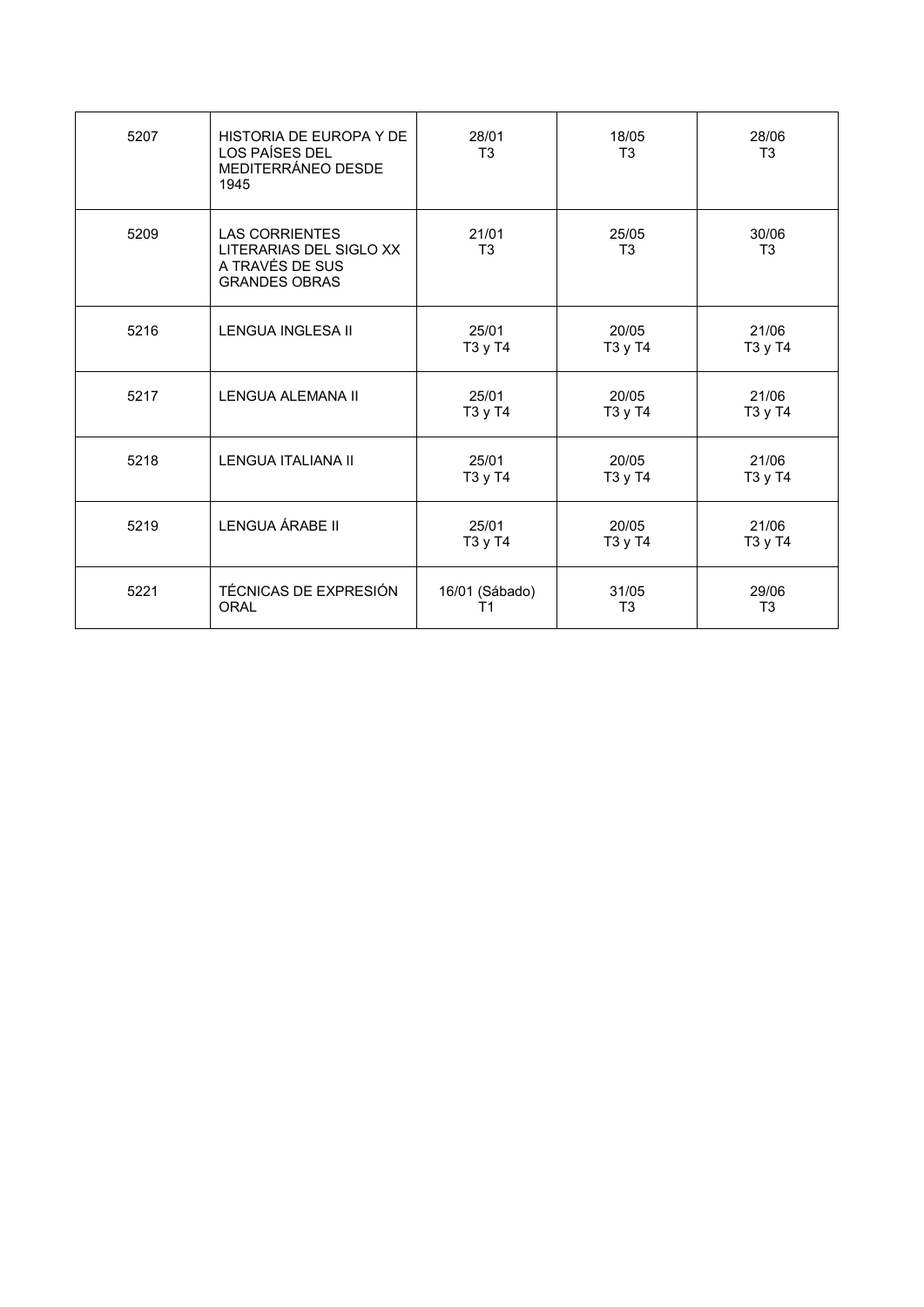# **CURSO SEGUNDO (TURNO 2)**

| Código | <b>Descripción</b>                                                           | <b>ENERO</b>              | <b>JUNIO</b>              | <b>JULIO</b>                 |
|--------|------------------------------------------------------------------------------|---------------------------|---------------------------|------------------------------|
| 5222   | <b>LENGUA FRANCESA 3</b>                                                     | 14/01<br>T1 y T2          | 22/05 (Sábado)<br>T1 y T2 | 23/06<br>T2 (desde 11:00 h.) |
| 5224   | <b>CIVILIZACIÓN FRANCESA 2</b>                                               | 18/01<br>T <sub>2</sub>   | 28/05<br>T <sub>2</sub>   | 02/07<br>T <sub>2</sub>      |
| 5226   | <b>INTRODUCCIÓN A LA</b><br><b>LITERATURA EN LENGUA</b><br><b>FRANCESA I</b> | 22/01<br>T <sub>2</sub>   | 25/05<br>T <sub>2</sub>   | 30/06<br>T <sub>2</sub>      |
| 5229   | <b>TÉCNICAS DE EXPRESIÓN</b><br><b>ESCRITA</b>                               | 26/01<br>T <sub>2</sub>   | 31/05<br>T <sub>2</sub>   | 25/06<br>T <sub>2</sub>      |
| 5231   | <b>LENGUA INGLESA III</b>                                                    | 11/01<br>T1 y T2          | 03/06<br>T1 y T2          | 05/07<br>T1 y T2             |
| 5232   | <b>LENGUA ALEMANA III</b>                                                    | 11/01<br>T1 y T2          | 03/06<br>T1 y T2          | 05/07<br>T1 y T2             |
| 5233   | <b>LENGUA ITALIANA III</b>                                                   | 11/01<br>T1 y T2          | 03/06<br>T1 y T2          | 05/07<br>T1 y T2             |
| 5234   | <b>LENGUA ÁRABE III</b>                                                      | 11/01<br>T1 y T2          | 03/06<br>T1 y T2          | 05/07<br>T1 y T2             |
| 5223   | <b>LENGUA FRANCESA 4</b>                                                     | 19/01<br>T1 y T2          | 01/06<br>T1 y T2          | 26/06 (Sábado)<br>T1 y T2    |
| 5225   | CIVILIZACIÓN FRANCESA 3                                                      | 15/01<br>T <sub>2</sub>   | 20/05<br>T <sub>2</sub>   | 01/07<br>T <sub>2</sub>      |
| 5227   | <b>INTRODUCCIÓN A LA</b><br>LITERATURA EN LENGUA<br><b>FRANCESA II</b>       | 12/01<br>T <sub>2</sub>   | 18/05<br>T <sub>2</sub>   | 06/07<br>T <sub>2</sub>      |
| 5228   | LITERATURA FRANCESA:<br><b>TEATRO</b>                                        | 16/01 (Sábado)<br>T1 y T2 | 27/05<br>T1 y T2          | 22/06<br>T2 (desde 11:00 h.) |
| 5236   | LENGUA INGLESA IV                                                            | 27/01<br>T1 y T2          | 24/05<br>T1 y T2          | 28/06<br>T1 y T2             |
| 5237   | LENGUA ALEMANA IV                                                            | 27/01<br>T1 y T2          | 24/05<br>T1 y T2          | 28/06<br>T1 y T2             |
| 5233   | LENGUA ITALIANA IV                                                           | 27/01<br>T1 y T2          | 24/05<br>T1 y T2          | 28/06<br>T1 y T2             |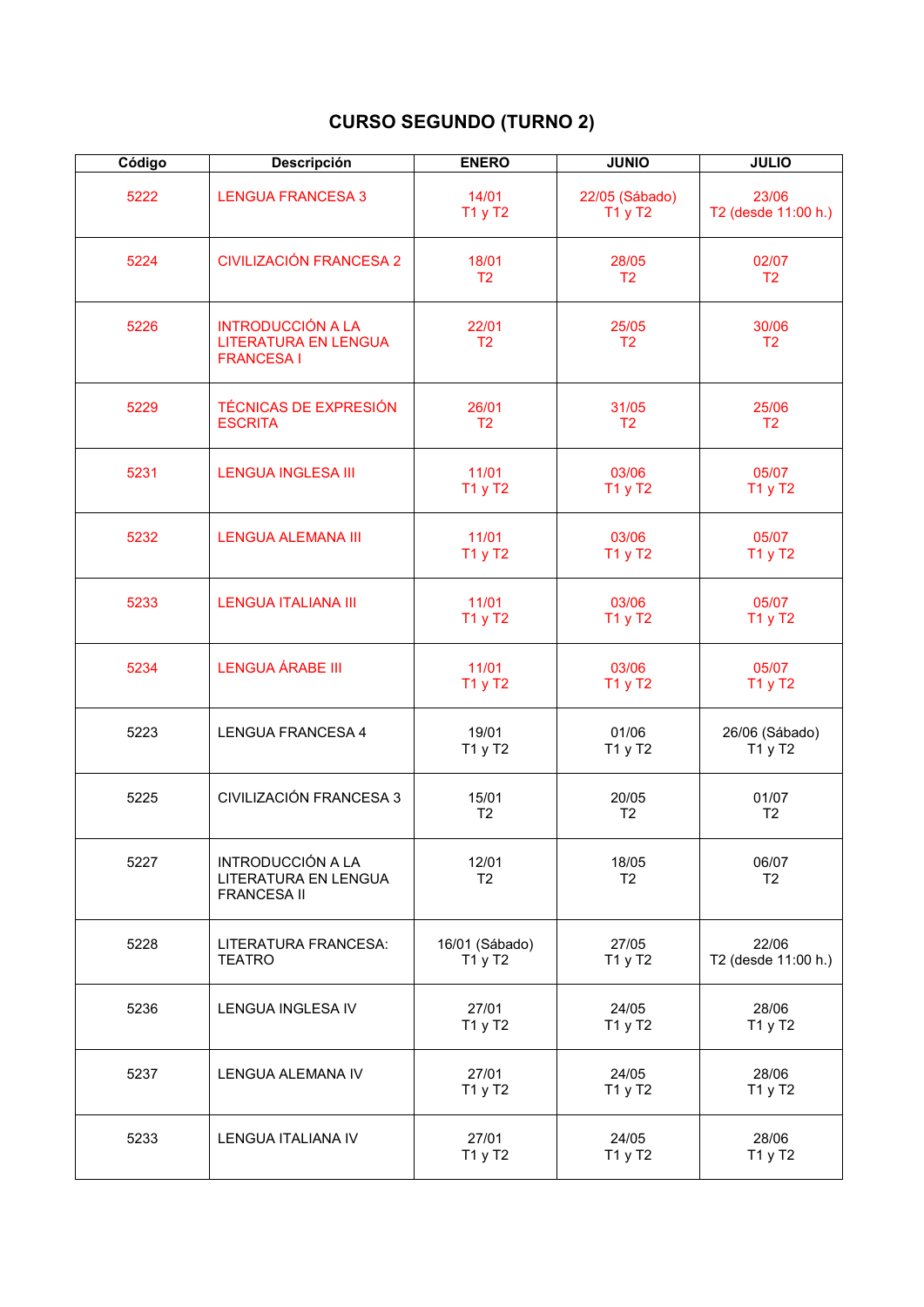| LENGUA ÁRABE IV | 27/01     | 24/05   | 28/06   |
|-----------------|-----------|---------|---------|
| 5239            | $T1$ y T2 | T1 y T2 | T1 y T2 |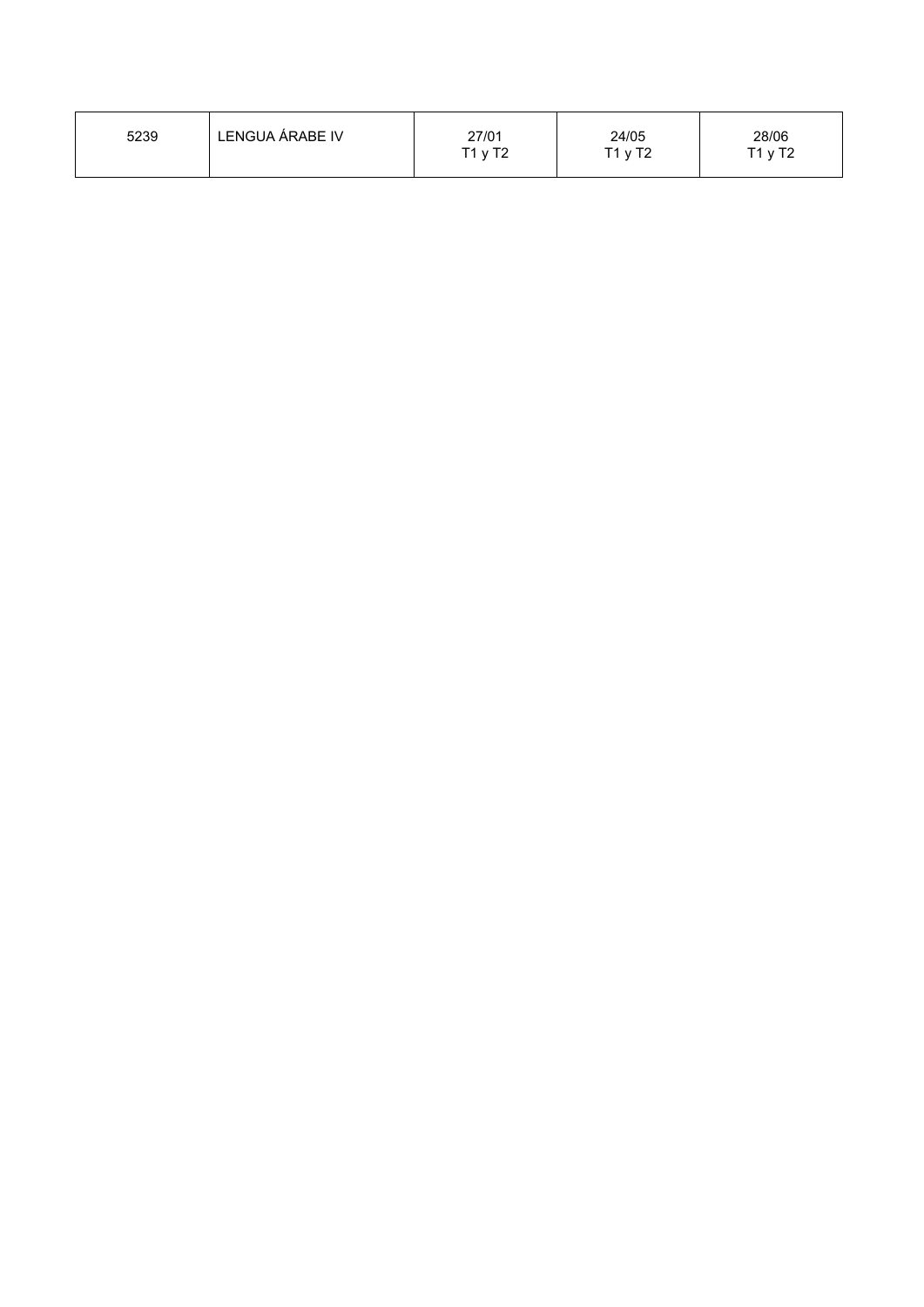# **CURSO TERCERO (TURNO 4)**

| Código | <b>Descripción</b>                                              | <b>ENERO</b>                     | <b>JUNIO</b>            | <b>JULIO</b>                 |
|--------|-----------------------------------------------------------------|----------------------------------|-------------------------|------------------------------|
| 5243   | <b>LENGUA FRANCESA 5</b>                                        | 15/01<br>T3 y T4                 | 26/05<br>T3 y T4        | 26/06 (Sábado)<br>T1 y T2    |
| 5240   | <b>HISTORIA DE LA LENGUA</b><br><b>FRANCESA</b>                 | 22/01<br>T4                      | 31/05<br>T <sub>4</sub> | 30/06<br>T4                  |
| 5245   | <b>LITERATURA FRANCESA:</b><br><b>POESÍA</b>                    | 12/01<br><b>T4</b>               | 18/05<br>T <sub>4</sub> | 28/06<br><b>T4</b>           |
| 5257   | <b>FRANCÉS EMPRESARIAL I</b>                                    | 28/01<br>T <sub>4</sub>          | 25/05<br>T <sub>4</sub> | 23/06<br>T <sub>4</sub>      |
| 5259   | <b>LITERATURAS</b><br>FRANCÓFONAS (EUROPA,<br>ÁFRICA Y AMÉRICA) | 20/01<br>T <sub>4</sub>          | 03/06<br>T <sub>4</sub> | 06/07<br>T <sub>4</sub>      |
| 5247   | <b>FONÉTICA Y FONOLOGÍA</b><br><b>INGLESAS</b>                  | 18/01<br>T3 y T4                 | 28/05<br>T3 y T4        | 01/07<br>T3 y T4             |
| 5248   | <b>LENGUA ALEMANA V</b>                                         | 18/01<br>T3 y T4                 | 28/05<br>T3 y T4        | 01/07<br>T3 y T4             |
| 5249   | <b>LENGUA ITALIANA V</b>                                        | 18/01<br>T3 y T4                 | 28/05<br>T3 y T4        | 01/07<br>T3 y T4             |
| 5250   | <b>LENGUA ÁRABE V</b>                                           | 18/01<br>T3 y T4                 | 28/05<br>T3 y T4        | 01/07<br>T3 y T4             |
| 5242   | LITERATURAS ROMÁNICAS<br><b>MEDIEVALES</b>                      | 19/01<br>T <sub>4</sub>          | 24/05<br>T <sub>4</sub> | 29/06<br>T <sub>4</sub>      |
| 5244   | LENGUA FRANCESA 6                                               | 13/01<br>T3 y T4                 | 04/06<br>T3 y T4        | 03/07 (Sábado)<br>T1yT2      |
| 5241   | LITERATURA FRANCESA:<br><b>NARRATIVA</b>                        | 16/01 (Sábado)<br>T <sub>2</sub> | 27/05<br>T4             | 22/06<br>T <sub>4</sub>      |
| 5256   | CURSO MONOGRÁFICO DE<br>LITERATURA FRANCESA:<br><b>TEATRO</b>   | 30/01 (Sábado)<br>Τ1             | 29/05 (Sábado)<br>Τ1    | 05/07<br>T4 (desde 19:00 h.) |
| 5258   | FRANCÉS EMPRESARIAL II                                          | 21/01<br>T <sub>4</sub>          | 21/05<br>T <sub>4</sub> | 24/06<br>T4 (desde 18:30 h.) |
| 5252   | MORFOSINTAXIS DEL<br>INGLÉS                                     | 26/01<br>T3 y T4                 | 19/05<br>T3 y T4        | 25/06<br>T3 y T4             |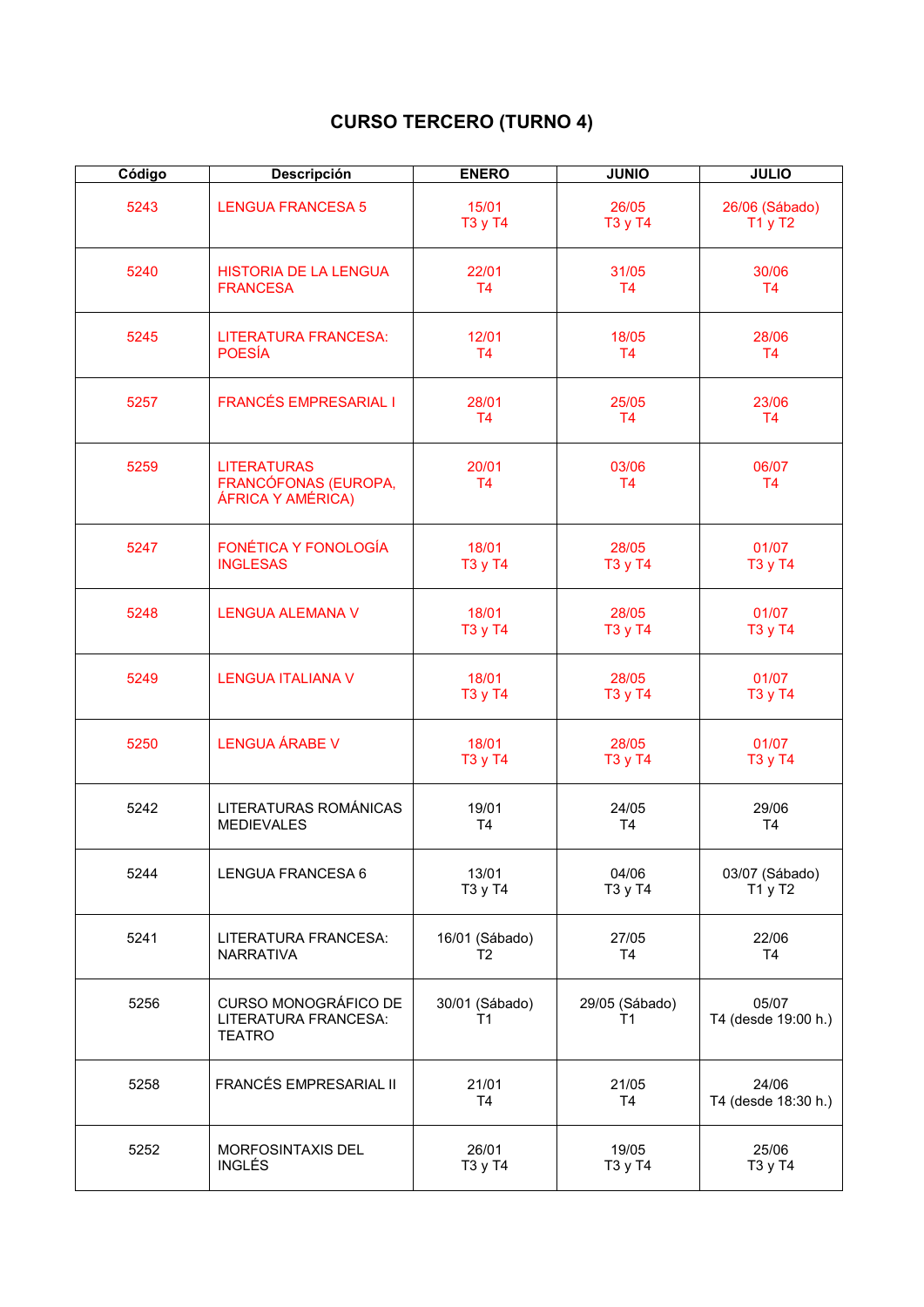| 5253 | LENGUA ALEMANA VI  | 26/01<br>T3 y T4 | 19/05<br>T3 y T4 | 25/06<br>T3 y T4 |
|------|--------------------|------------------|------------------|------------------|
| 5254 | LENGUA ITALIANA VI | 26/01<br>T3 y T4 | 19/05<br>T3 y T4 | 25/06<br>T3 y T4 |
| 5255 | LENGUA ÁRABE VI    | 26/01<br>T3 y T4 | 19/05<br>T3 y T4 | 25/06<br>T3 y T4 |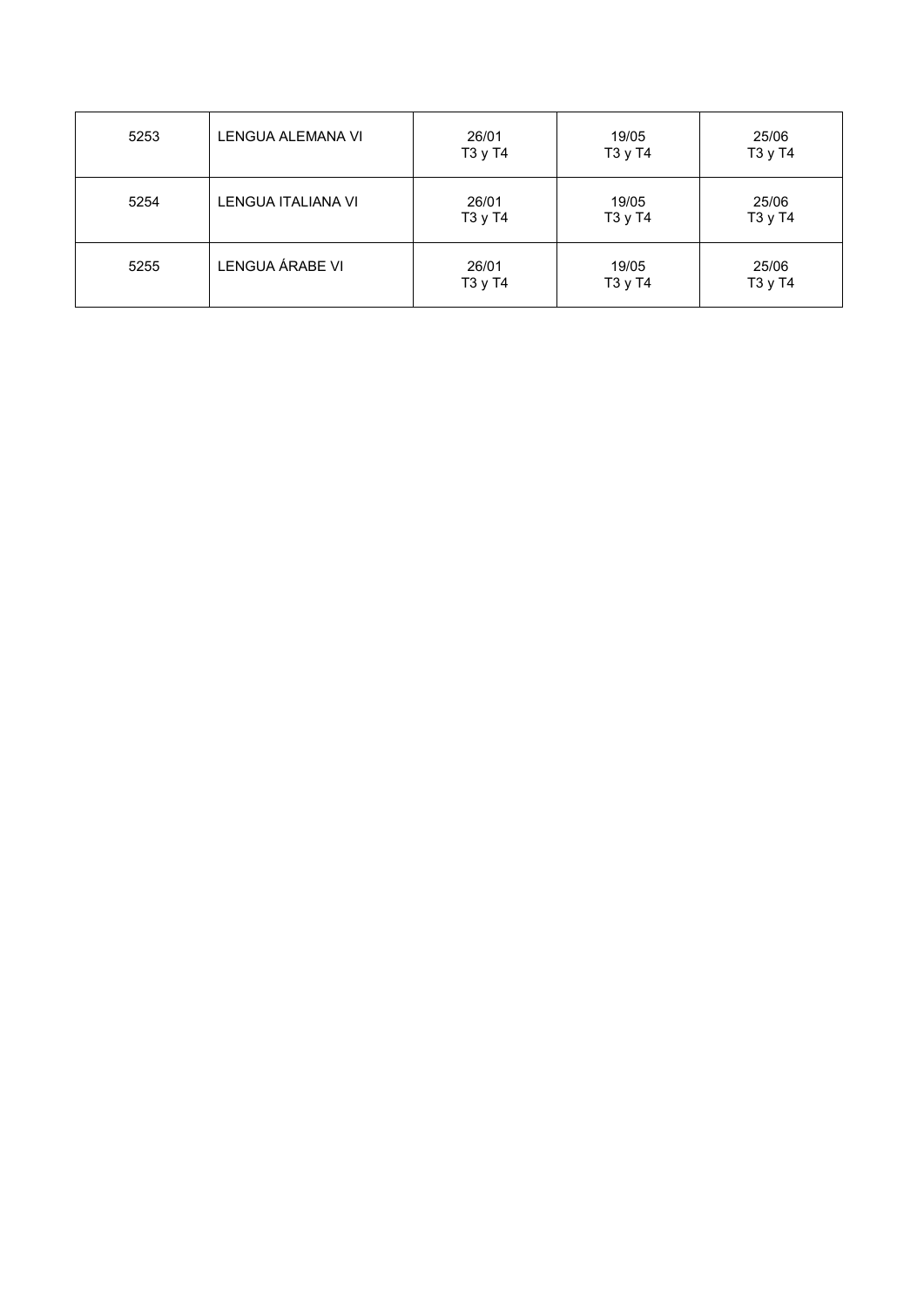# **CURSO CUARTO (TURNO 1)**

| Código | <b>Descripción</b>                                                             | <b>ENERO</b>            | <b>JUNIO</b>                     | <b>JULIO</b>                 |
|--------|--------------------------------------------------------------------------------|-------------------------|----------------------------------|------------------------------|
| 5260   | <b>LENGUA FRANCESA 7</b>                                                       | 25/01<br>T1 y T2        | 19/05<br>T1 y T2                 | 21/06<br>T1 y T2             |
| 5282   | <b>CURSO MONOGRÁFICO DE</b><br><b>LITERATURA FRANCESA:</b><br><b>POESÍA</b>    | 23/01 (Sábado)<br>T1    | 29/05 (Sábado)<br>T <sub>1</sub> | 03/07 (Sábado)<br>T1         |
| 5281   | <b>CURSO MONOGRÁFICO DE</b><br><b>LITERATURA FRANCESA:</b><br><b>NARRATIVA</b> | 12/01<br>T <sub>1</sub> | 26/05<br>T <sub>1</sub>          | 22/06<br>T1 (hasta 11:00 h.) |
| 5284   | <b>FRANCÉS JURÍDICO</b>                                                        | 18/01<br>T1             | 31/05<br>T <sub>1</sub>          | 25/06<br>T1                  |
| 5285   | LINGÜÍSTICA APLICADA                                                           | 15/01<br>T1             | 20/05<br>T <sub>1</sub>          | 01/07<br>T1                  |
| 5262   | SEMÁNTICA DEL INGLÉS                                                           | 13/01<br>T1 y T2        | 04/06<br>T1 y T2                 | 29/06<br>T1 y T2             |
| 5263   | <b>LENGUA ALEMANA VII</b>                                                      | 13/01<br>T1 y T2        | 04/06<br>T1 y T2                 | 29/06<br>T1 y T2             |
| 5264   | <b>LENGUA ITALIANA VII</b>                                                     | 13/01<br>T1 y T2        | 04/06<br>T1 y T2                 | 29/06<br>T1 y T2             |
| 5265   | <b>LENGUA ÁRABE VII</b>                                                        | 13/01<br>T1 y T2        | 04/06<br>T1 y T2                 | 29/06<br>T1 y T2             |
| 5272   | <b>LITERATURA Y CULTURA</b><br>DE PAÍSES DE HABLA<br><b>INGLESA</b>            | 20/01<br>T1             | 02/06<br>T <sub>1</sub>          | 06/07<br>T1                  |
| 5273   | <b>CIVILIZACIÓN DE LOS</b><br>PAÍSES DE HABLA<br><b>ALEMANAI</b>               | 20/01<br>T1             | 02/06<br>T1                      | 06/07<br>T1                  |
| 5274   | <b>CULTURA Y SOCIEDAD EN</b><br><b>ITALIA I</b>                                | 20/01<br>T1             | 02/06<br>T1                      | 06/07<br>T1                  |
| 5275   | <b>CULTURA Y SOCIEDAD DEL</b><br><b>MUNDO ÁRABE I</b>                          | 20/01<br>T1             | 02/06<br>T1                      | 06/07<br>T1                  |
| 5283   | CURSO MONOGRÁFICO DE<br>LITERATURA FRANCESA:<br>OTROS GÉNEROS                  | 21/01<br>T1             | 25/05<br>T1                      | 02/07<br>T1                  |